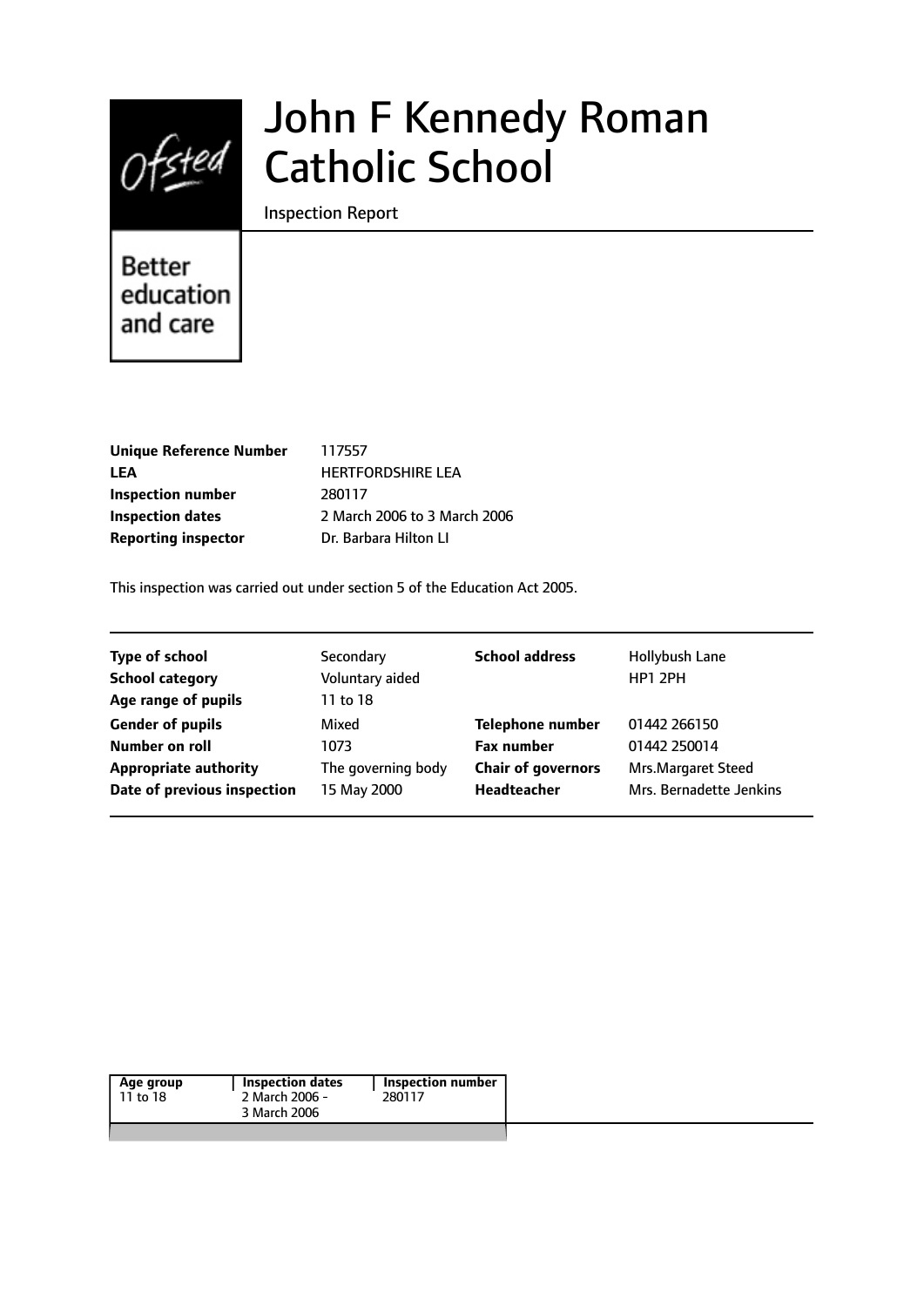© Crown copyright 2006

#### Website: www.ofsted.gov.uk

This document may be reproduced in whole or in part for non-commercial educational purposes, provided that the information quoted is reproduced without adaptation and the source and date of publication are stated.

Further copies of this report are obtainable from the school. Under the Education Act 2005, the school must provide a copy of this report free of charge to certain categories of people. A charge not exceeding the full cost of reproduction may be made for any other copies supplied.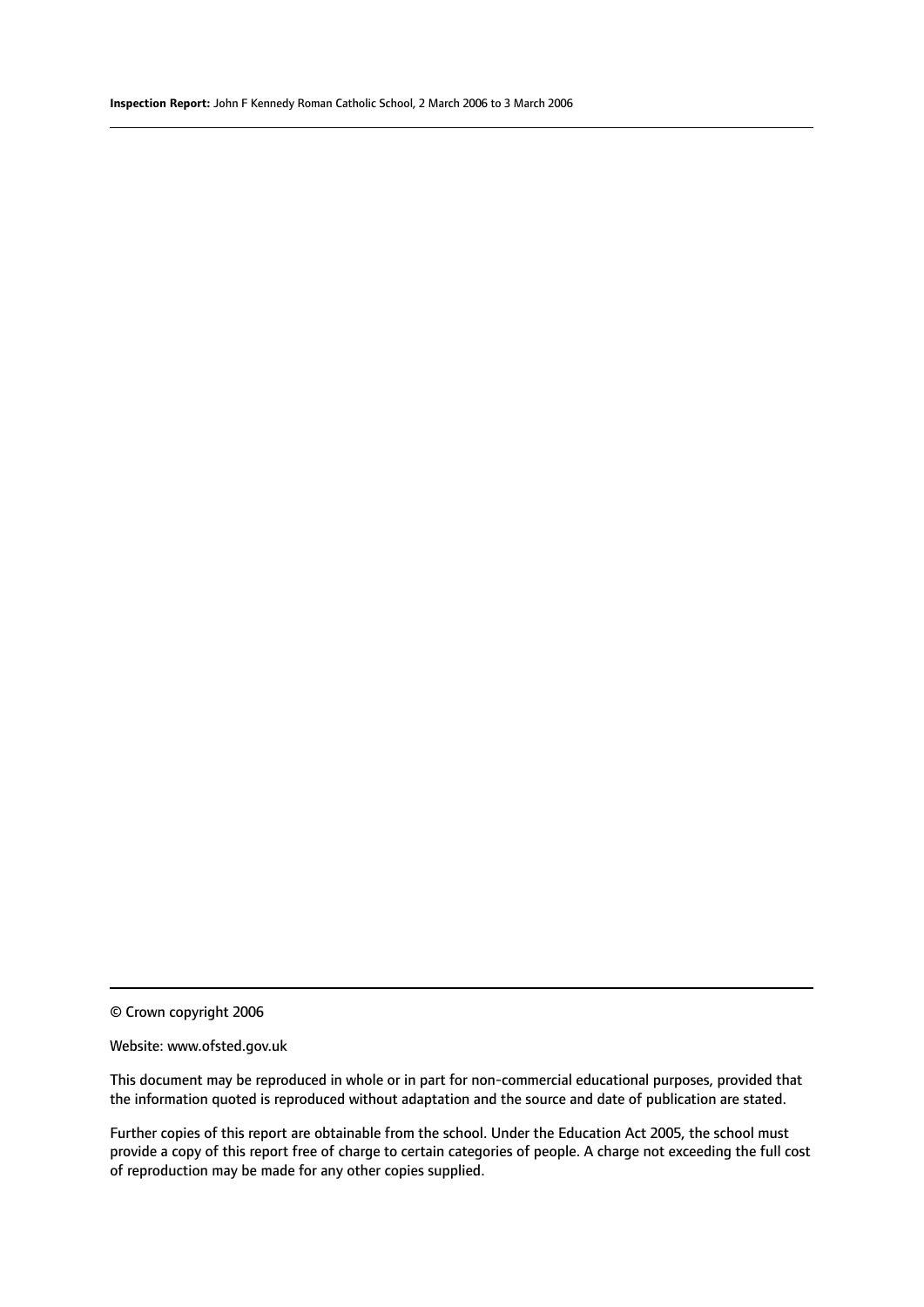# **Introduction**

The inspection was carried out by four Additional Inspectors.

# **Description of the school**

The John F Kennedy Roman Catholic School is a specialist technology school and is popular. Students' attainment on entry is broadly average. Relatively few are eligible for free school meals, but more come from minority ethnic backgrounds than the average, nationally. All speak English fluently. The proportions with special educational needs and with statements are below average. Few students join or leave the school other than at the usual times. Partnership arrangements with other local schools and a college extend 14-19 and sixth form opportunities.

# **Key for inspection grades**

| Grade 1 | Outstanding  |
|---------|--------------|
| Grade 2 | Good         |
| Grade 3 | Satisfactory |
| Grade 4 | Inadequate   |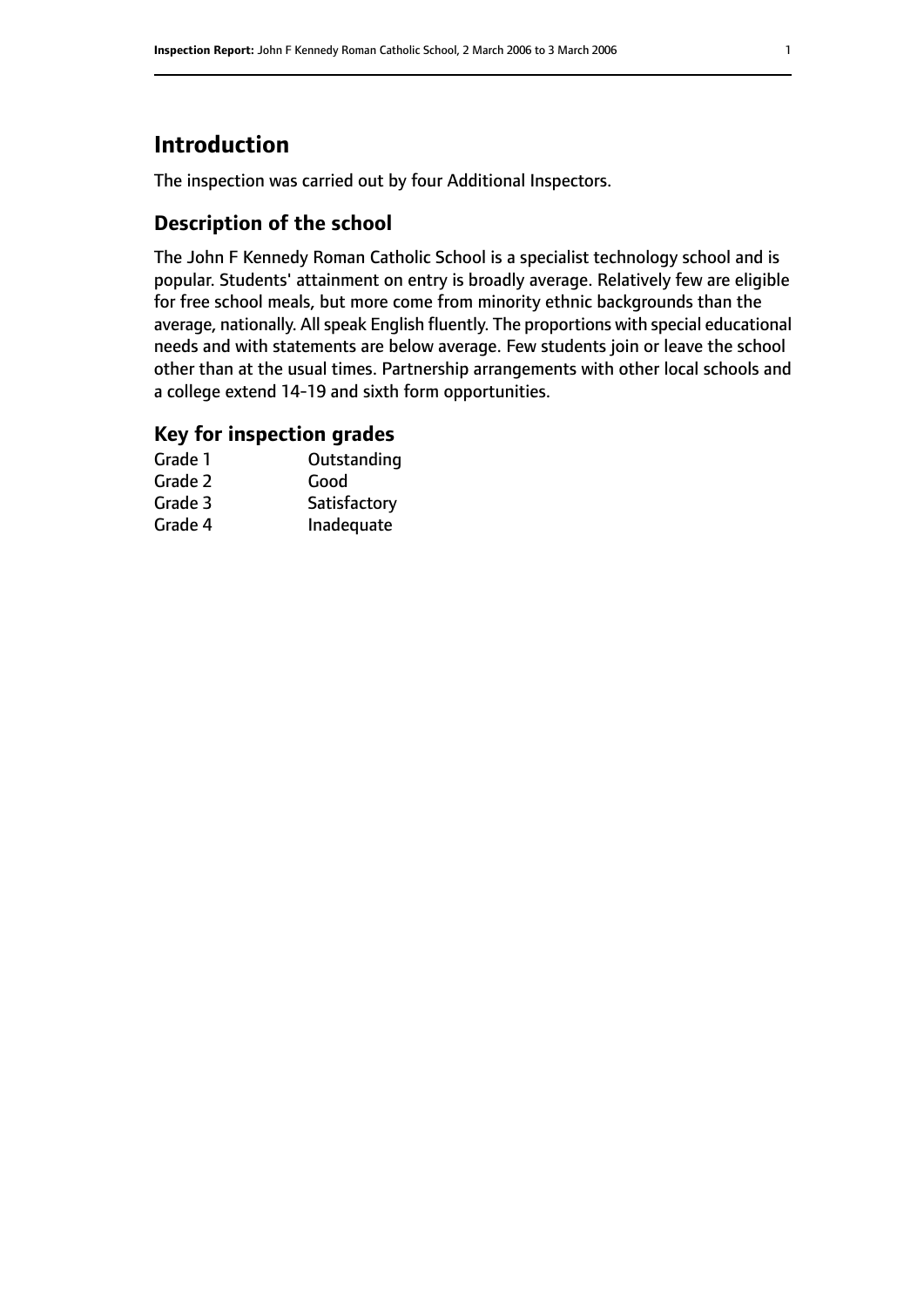# **Overall effectiveness of the school**

#### **Grade: 1**

The overall effectiveness of the school is outstanding. The school recognises its considerable strengths but cautiously judged its own effectiveness as good. Results at the end of Year 9 and General Certificate of Secondary Education (GCSE) are consistently high and represent very good progress. Students' personal development and well-being are outstanding because the care, guidance and support provided for students are excellent. Teaching and learning and the curriculum in the main school are good. Leadership and management by the headteacher, governors and senior staff are excellent and have successfully steered improvements since the last inspection. Excellent relationships and very high expectations are backed by detailed planning. Specialist technology status has had considerable impact on developments. Standards have risen significantly and the use of information and communication technology (ICT) in lessons has greatly improved. Provision for gifted and talented students is a key feature of provision. Design and technology courses are wide-ranging and very popular. Links with partner schools are exemplary, benefiting greatly provision for older students. The school provides very good value for money. Its capacity to improve further is good, because of the excellence of its leadership and students' attitudes, and developments in teaching, learning and the curriculum.

#### **Effectiveness and efficiency of the sixth form**

#### **Grade: 2**

The school's sixth form is effective. Standards of attainment are average and in some subjects above average. Students make good progress overall. Retention rates are well above average and a high number of students progress to university education. Teaching and learning are good and the majority of students achieve their predicted grades. However, individual targets are not sufficiently challenging for the students in all the subjects. Curricular provision through the West Dacorum Partnership for Learning is exemplary with a wide range of traditional and vocational courses, but a few students choose courses which are not well matched to their abilities. Support and guidance for the students' personal development are high quality. Students enjoy the many opportunities provided in the sixth form. They develop very well-rounded personalities. The sixth form is led effectively and provides good value for money.

#### **What the school should do to improve further**

- Ensure all sixth form students enrol on courses that suit their needs and abilities and further raise their achievement by setting consistently challenging targets.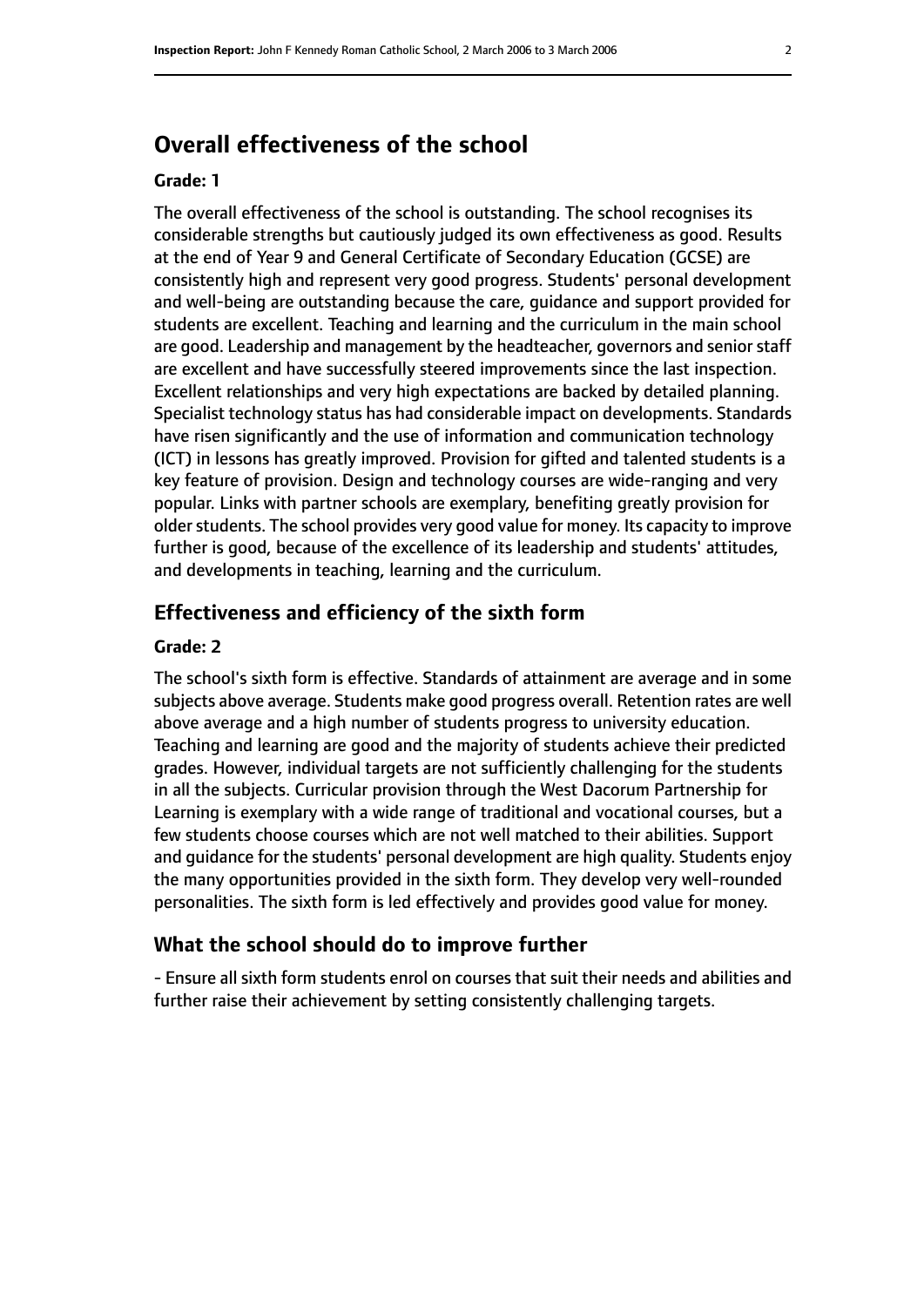# **Achievement and standards**

#### **Grade: 1**

#### **Grade for sixth form: 2**

Students' progress up to GCSE is very good. Results at the end of Year 9 and at GCSE are well above national averages, both overall and in each of the core subjects of English, mathematics and science. High standards are consistently maintained. Results have risen further since the last inspection, when they were already well above average. As a specialist school, an extensive range of opportunities supports high achievement in technology subjects and improved use of data has focused efforts to raise standards overall. Challenging targets are effectively used, especially in the main school, so that all groups of students achieve notably well. Achievement is particularly good in mathematics, as well as in business studies and history. Standards in information and communication technology (ICT) have improved substantially since the last inspection and are good. Students on the vocational course in horticulture achieve very well, in terms of academic achievement and the responsibilities they undertake. Sixth formers achieve well on the whole. Results at Advanced level are generally average or above, and particularly good in art, sociology and design and technology. A small number of students with modest GCSE results continue studying subjects they like but find Advanced level difficult, and underachieve. Virtually all stay for the full length of their courses and progress onto further or higher education or gain employment.

#### **Personal development and well-being**

#### **Grade: 1**

Students' personal development, including their spiritual, moral, social and cultural development, has improved since the last inspection and is now outstanding. Attendance continues to be good. The school's strong Catholic ethos pervades its daily life and contributes greatly to students' outstanding spiritual development. Teachers develop students' self-confidence very effectively. Students' belief in themselves and 'can do' attitude help them to achieve high standards. They are very aware of moral and social issues and address others with a great deal of respect. They behave exceptionally well during lessons and at other times. Bullying is very rare. Students say teachers manage any such incidents with great care. They learn about other world faiths, religions and cultures and are exceptionally well prepared to take their place within contemporary British society. Students thoroughly enjoy their time at school and are keen to make the most of the many opportunities, including the extensive extracurricular programme. They work hard and their enthusiasm helps them to make rapid progress. Students fully understand the importance of adopting a safe and healthy lifestyle. The school was recently accredited as a Healthy School. Year and school councils are very well established and students have been a driving force behind numerous improvements to school life. Students' impressive personal qualities, and very strong basic skills in literacy, numeracy and ICT, are preparing them exceptionally well for their future lives and the world of work.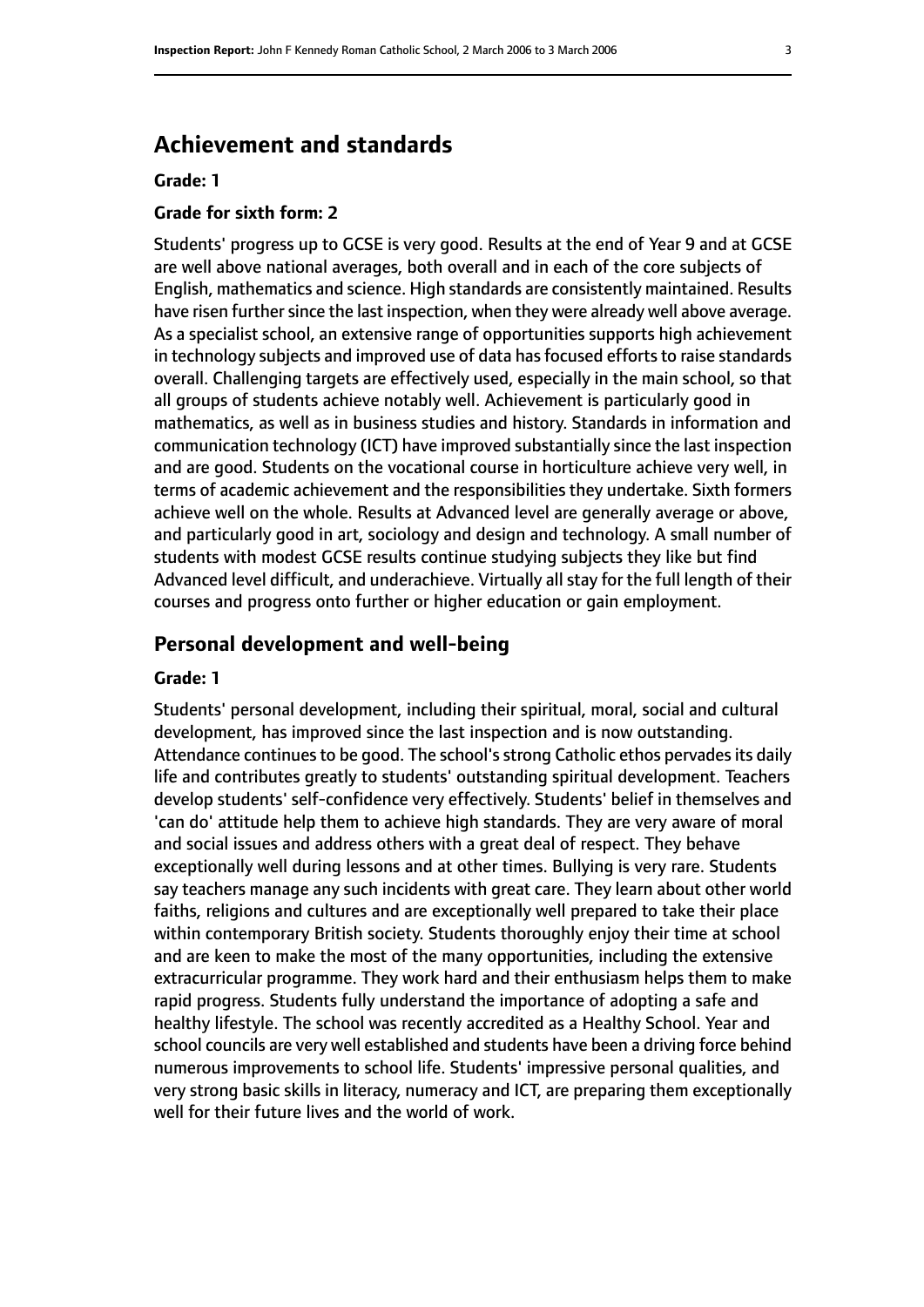# **Quality of provision**

#### **Teaching and learning**

#### **Grade: 2**

The school rightly judges teaching and learning to be good, and it is more consistently so than at the last inspection. The focus on improving teaching and learning, which includes increased monitoring by senior staff, has had positive impact on overall quality. Students respond readily to teachers' high expectations; they try hard, take pride in their work and so progress rapidly. Excellent relationships create a very positive learning environment. Teachers have good subject knowledge and ensure that lessons are well planned with clear objectives. Explanations are apt and move students on in their learning. Many teachers are using ICT effectively in lessons. Teachers have a real appreciation of how students learn and cultivate their study skills effectively. Students readily ask questions and share their understanding. Work is well matched to their abilities. Marking is frequent and supportive so that students know how to improve. Teachers are increasingly using detailed assessment information to set targets for improvement although this practice is not fully consistent across the school. Students with learning difficulties receive good support in lessons. Teaching in the sixth form is good. In the very best lessons students are supportively challenged and encouraged to become independent learners. Successful teachers ensure that students understand the requirements of the examination. Students generally achieve the targets set for them based on their prior attainment. In some subjects expectations are raised and more demanding targets set in order to raise the achievement of students.

#### **Curriculum and other activities**

#### **Grade: 2**

#### **Grade for sixth form: 1**

Inspectors confirm that the curriculum in the main school is good and much improved since the last inspection. In the first three years the National Curriculum is broadened with drama, dance (in the Physical Education curriculum and as an extra curricular activity) and extensive opportunity to use ICT, which is much strengthened since the last inspection. All students study French and a second modern language is introduced in Year 9, but the time allocated for this is low. A good range of subjects is offered in Years 10 and 11 which, reflecting the school's specialist status, includes extensive choice of technology options. Appropriate time is given to personal and social development that includes regular guidance, for example, in careers. Very good opportunities are provided for students who are gifted and talented. A major development is the partnership with other local schools to widen opportunities both within the usual timetable and also through activities after school. Considerable flexibility is offered to meet the varied interests, aspirations and abilities of students aged 14 to 19. Significant numbers of students pursue vocational courses by attending college one day each week. Courses in ICT and horticulture are provided in school but applied GCSE options are limited by the restricted accommodation. Subject opportunities are greatly extended after school, for example, with opportunities for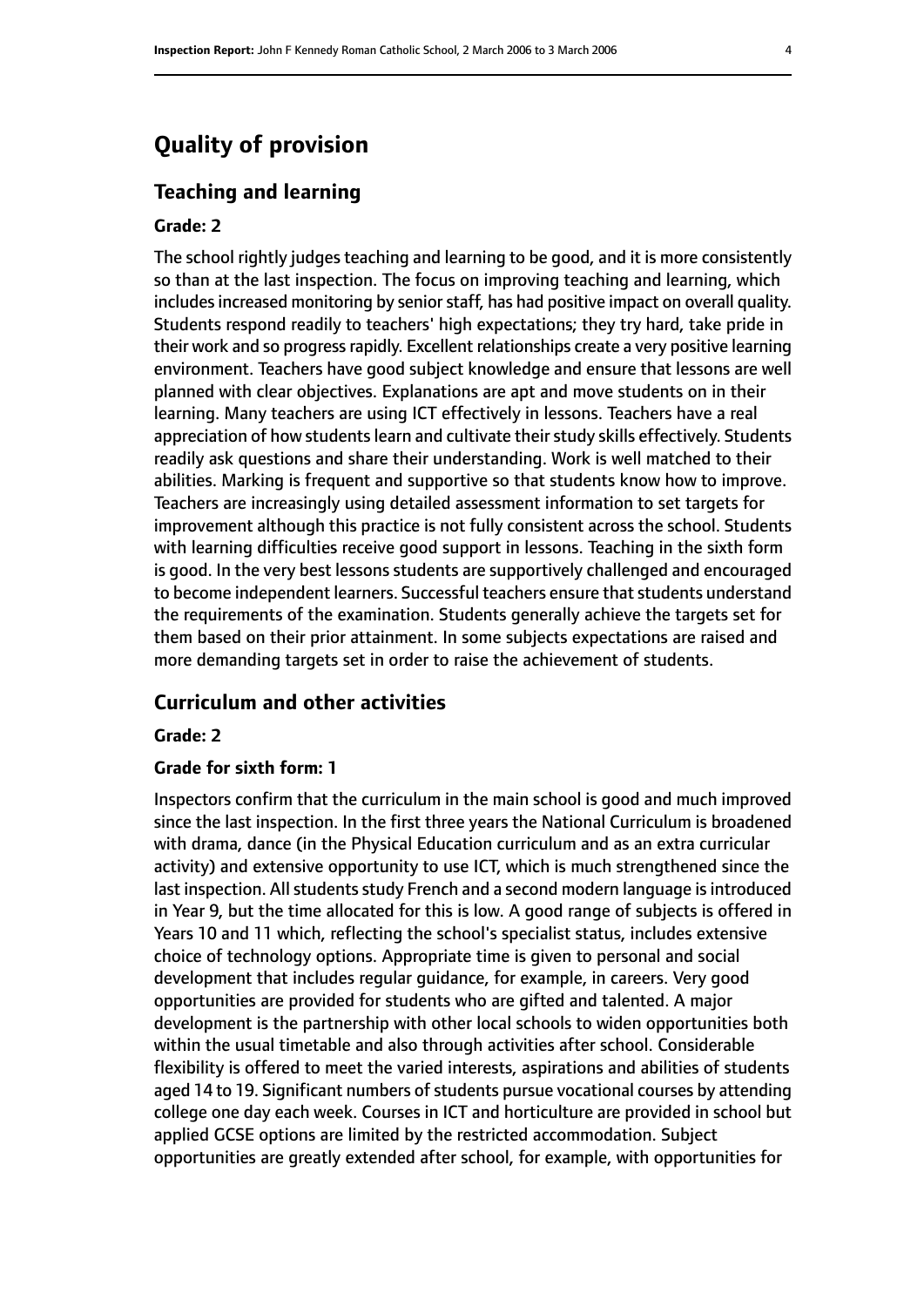bricklaying and to increase the single award GCSE in ICT to the double award. Special events are organised such as 'Technology Day' for higher ability students, 'Enrichment Week' with activities such as outward-bound courses, and 'Industry Day' to foster enterprise. Other popular activities within the extensive range of clubs include public speaking, astronomy and the Eco Club, and a strong Duke of Edinburgh Award programme. The sixth form curriculum is outstanding. An unusually wide range of courses is offered through the excellent partnership arrangement. The full range of extracurricular activities is available as well as extensive opportunities for taking responsibility within and beyond the school community.

### **Care, guidance and support**

**Grade: 1**

#### **Grade for sixth form: 2**

The welfare of students is given top priority and is excellent: members of staff work hard to meet students' needs. Rigorous procedures for health and safety, child protection and first aid ensure that students feel safe and are very well looked after. Links with external agencies are close. This very high standard of care helps students to enjoy coming to school, and to work hard and progress well. Systems for monitoring and reporting students' academic progress are thorough and very effective in the main school. Each term, teachers grade aspects of students' learning such as their effort and behaviour, along with their current target grades or levels. Students' progress towards targets is tracked carefully. Good teamwork helps to identify underachieving students who are offered additional support through the mentoring system. Students with learning disabilities are also well supported and their progress matches that of others. Students receive very good advice and guidance when choosing courses in Year 9. Careers guidance is very good. Every student in Years 10 and 11 is offered a personal interview with senior teachers and the Connexions personal adviser. In preparation for the sixth form, however, the guidance that students receive does not always move them into courses that best match their needs and abilities.

# **Leadership and management**

#### **Grade: 1**

#### **Grade for sixth form: 2**

Leadership and management by the headteacher, governors and senior colleagues have steered very considerable improvements since the last inspection. The impact of their efforts is outstanding in the main school, good in the sixth form and exceeds the school's own judgement, which is good throughout. Relationships are excellent. The climate for learning and support for students' personal development are outstanding, supported strongly by the Catholic ethos of the school. Students are respected as individuals and helped to do their best. The school monitors and evaluates its performance thoroughly. Overall improvement is managed very well, as reflected in the continued rise in Year 9 and GCSE results. Exemplary partnership with other local schools, colleges and businesses has resulted in an unusually good range of sixth form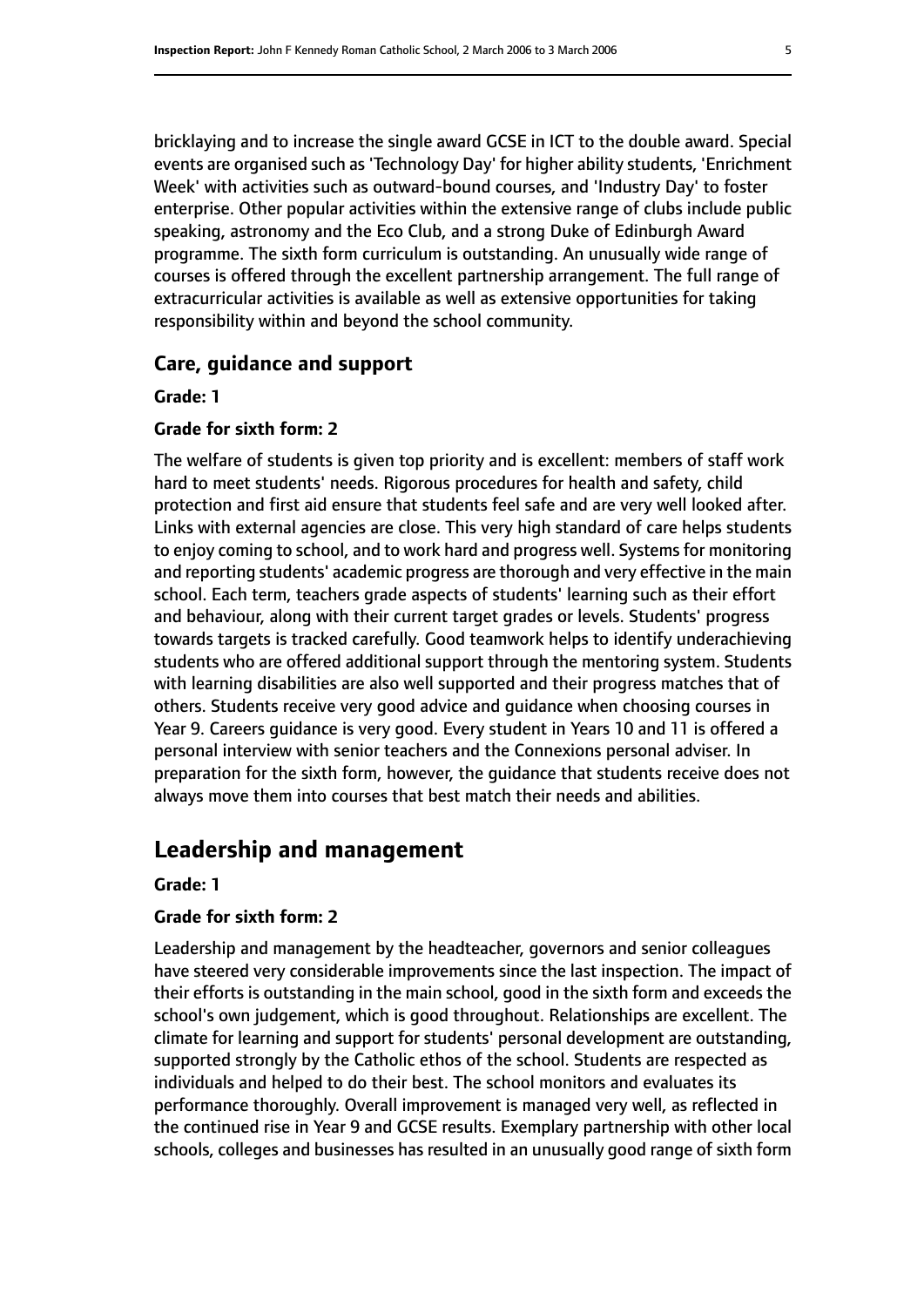courses, increased flexibility for 14-19 year olds and involvement in many projects. Specialist technology status has contributed substantially to course improvements through better use of data, partnership arrangements and ICT developments. Many opportunities are provided for students of all backgrounds and abilities, including the gifted and talented. Monitoring of teaching and the curriculum within departments is generally good but relatively little emphasis has been placed on the monitoring of cross-curricular developments, for example, citizenship and applications of ICT. Good account is taken of the views of students, parents and others connected with the school. Targets to raise achievement are used very successfully in the main school, and effectively in the sixth form. Staff are well qualified and well managed. Specialist equipment is appropriately provided, with computer facilities vastly increased since the last inspection. The school copes in cramped buildings, but proposals have finally been agreed to make long-overdue improvements to accommodation.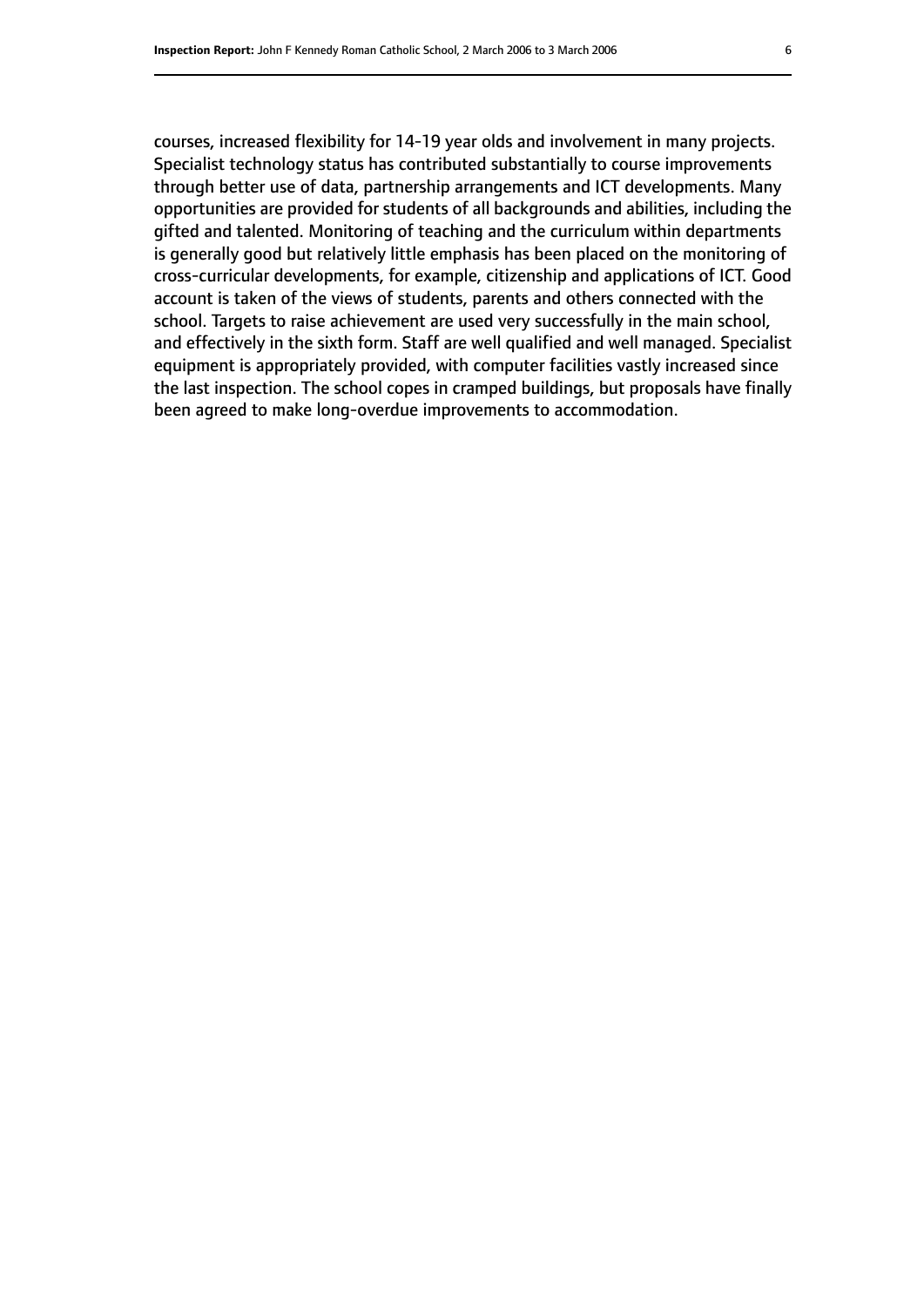**Any complaints about the inspection or the report should be made following the procedures set out inthe guidance 'Complaints about school inspection', whichis available from Ofsted's website: www.ofsted.gov.uk.**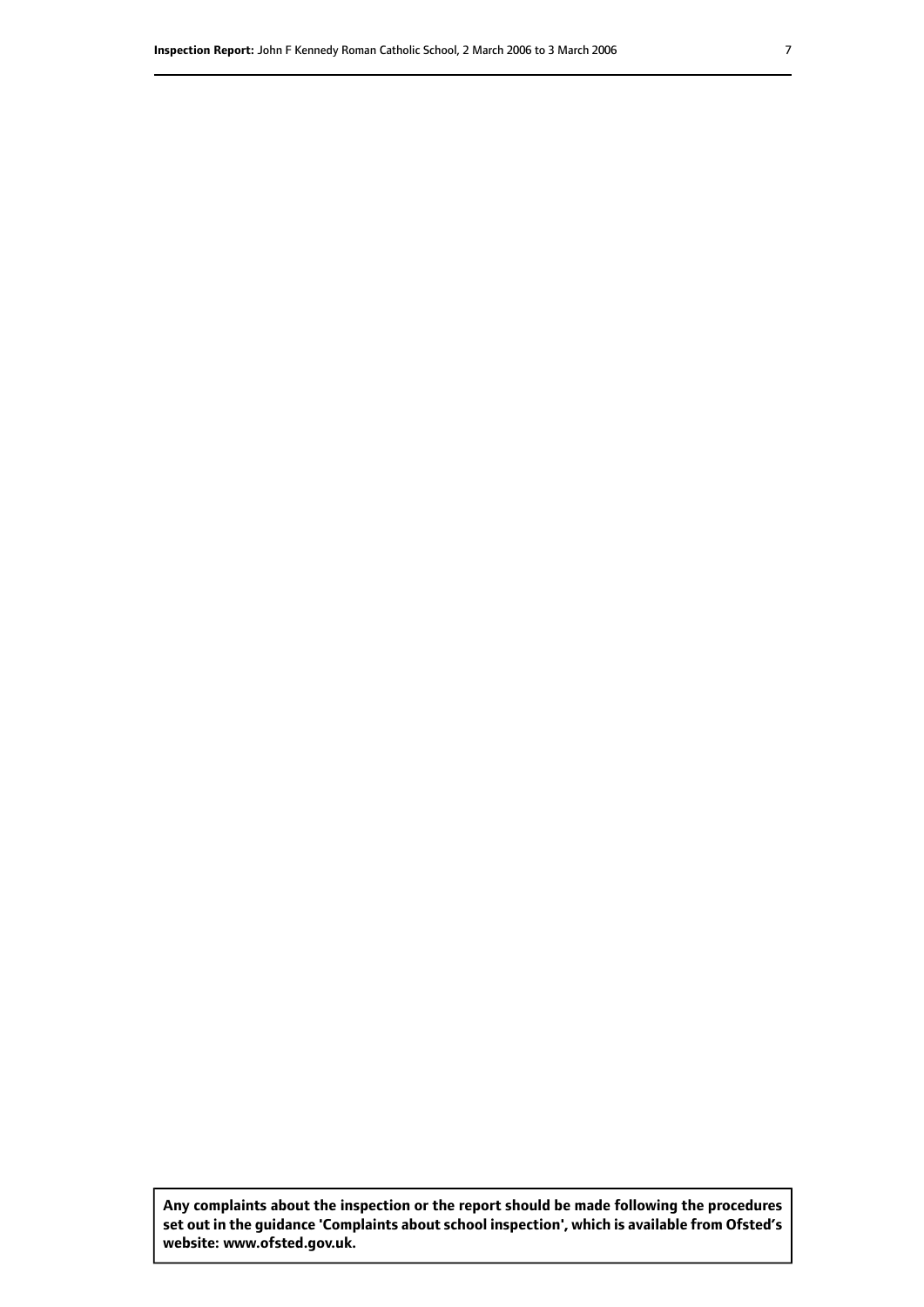# **Inspection judgements**

| Key to judgements: grade 1 is outstanding, grade 2 good, grade 3 | School         | $16-19$ |
|------------------------------------------------------------------|----------------|---------|
| satisfactory, and grade 4 inadequate                             | <b>Overall</b> |         |

#### **Overall effectiveness**

| How effective, efficient and inclusive is the provision of education,<br>integrated care and any extended services in meeting the needs of<br>learners? |     |           |
|---------------------------------------------------------------------------------------------------------------------------------------------------------|-----|-----------|
| How well does the school work in partnership with others to promote<br>learners' well-being?                                                            |     |           |
| The quality and standards in foundation stage                                                                                                           | ΝA  | <b>NA</b> |
| The effectiveness of the school's self-evaluation                                                                                                       |     |           |
| The capacity to make any necessary improvements                                                                                                         | Yes | Yes       |
| Effective steps have been taken to promote improvement since the last<br>inspection                                                                     | Yes | Yes       |

#### **Achievement and standards**

| How well do learners achieve?                                                                                 |  |
|---------------------------------------------------------------------------------------------------------------|--|
| The standards <sup>1</sup> reached by learners                                                                |  |
| How well learners make progress, taking account of any significant variations  <br>between groups of learners |  |
| How well learners with learning difficulties and disabilities make progress                                   |  |

#### **Personal development and well-being**

| How good is the overall personal development and well-being of the                                               |  |
|------------------------------------------------------------------------------------------------------------------|--|
| learners?                                                                                                        |  |
| The extent of learners' spiritual, moral, social and cultural development                                        |  |
| The behaviour of learners                                                                                        |  |
| The attendance of learners                                                                                       |  |
| How well learners enjoy their education                                                                          |  |
| The extent to which learners adopt safe practices                                                                |  |
| The extent to which learners adopt healthy lifestyles                                                            |  |
| The extent to which learners make a positive contribution to the community                                       |  |
| How well learners develop workplace and other skills that will contribute to<br>their future economic well-being |  |

### **The quality of provision**

| How effective are teaching and learning in meeting the full range of<br>the learners' needs?          |  |
|-------------------------------------------------------------------------------------------------------|--|
| How well do the curriculum and other activities meet the range of<br>needs and interests of learners? |  |
| How well are learners cared for, guided and supported?                                                |  |

 $^1$  Grade 1 - Exceptionally and consistently high; Grade 2 - Generally above average with none significantly below average; Grade 3 - Broadly average; Grade 4 - Exceptionally low.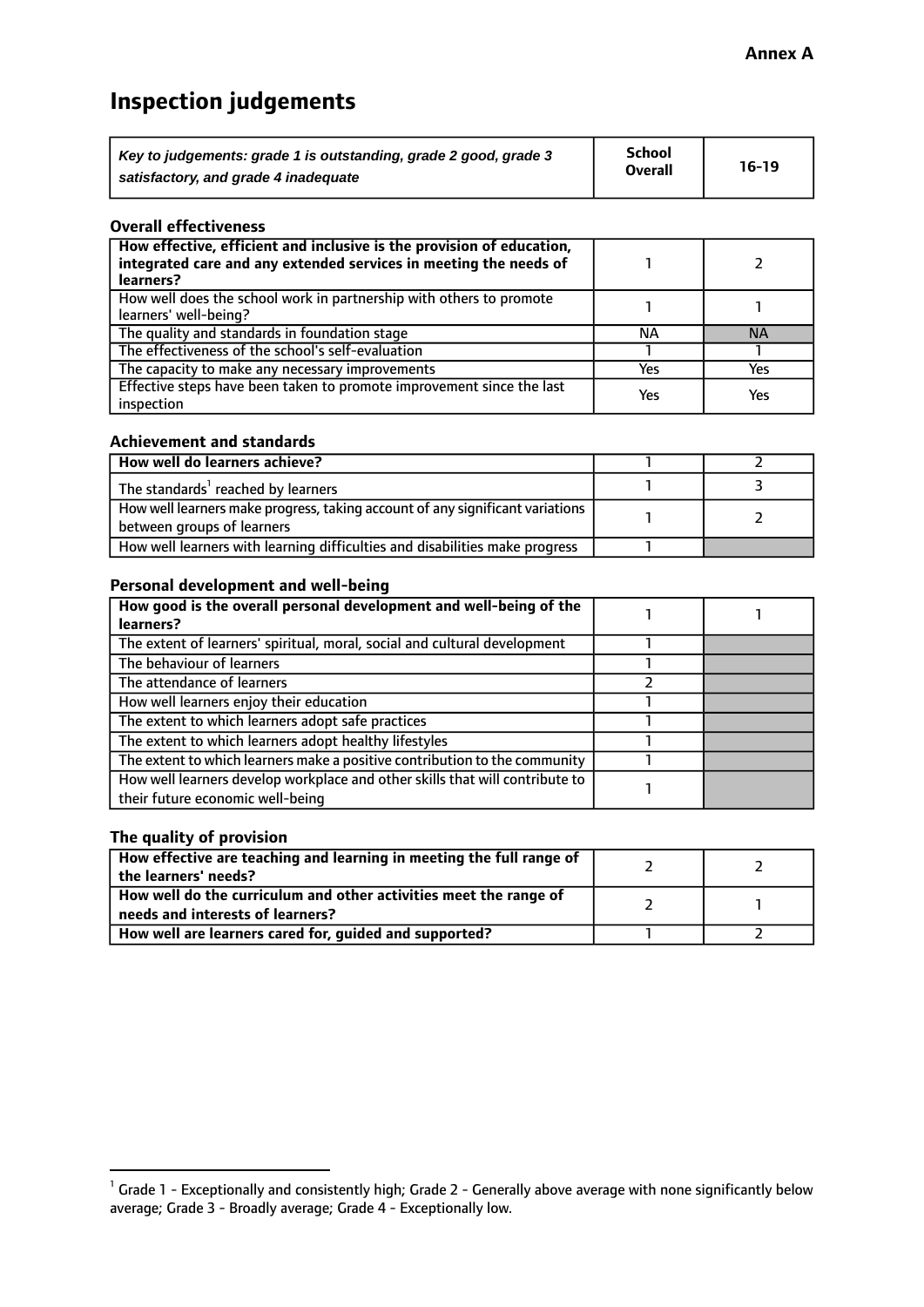# **Leadership and management**

| How effective are leadership and management in raising achievement             |     |     |
|--------------------------------------------------------------------------------|-----|-----|
| and supporting all learners?                                                   |     |     |
| How effectively leaders and managers at all levels set clear direction leading |     |     |
| to improvement and promote high quality of care and education                  |     |     |
| How effectively performance is monitored, evaluated and improved to meet       |     |     |
| challenging targets, through quality assurance and self-review                 |     |     |
| How well equality of opportunity is promoted and discrimination tackled so     |     |     |
| that all learners achieve as well as they can                                  |     |     |
| How effectively and efficiently resources are deployed to achieve value for    |     |     |
| money                                                                          |     |     |
| The extent to which governors and other supervisory boards discharge their     |     |     |
| responsibilities                                                               |     |     |
| The adequacy and suitability of staff to ensure that learners are protected    | Yes | Yes |

| The extent to which schools enable learners to be healthy                                     |            |  |
|-----------------------------------------------------------------------------------------------|------------|--|
| Learners are encouraged and enabled to eat and drink healthily                                | Yes        |  |
| Learners are encouraged and enabled to take regular exercise                                  | <b>Yes</b> |  |
| Learners are discouraged from smoking and substance abuse                                     | Yes        |  |
| Learners are educated about sexual health                                                     | Yes        |  |
| The extent to which providers ensure that learners stay safe                                  |            |  |
| Procedures for safequarding learners meet current government requirements                     | Yes        |  |
| Risk assessment procedures and related staff training are in place                            | <b>Yes</b> |  |
| Action is taken to reduce anti-social behaviour, such as bullying and racism                  | Yes        |  |
| Learners are taught about key risks and how to deal with them                                 | Yes        |  |
| The extent to which learners make a positive contribution                                     |            |  |
| Learners are helped to develop stable, positive relationships                                 | <b>Yes</b> |  |
| Learners, individually and collectively, participate in making decisions that affect them     | <b>Yes</b> |  |
| Learners are encouraged to initiate, participate in and manage activities in school and the   |            |  |
| wider community                                                                               | Yes        |  |
| The extent to which schools enable learners to achieve economic well-being                    |            |  |
| There is provision to promote learners' basic skills                                          | Yes        |  |
| Learners have opportunities to develop enterprise skills and work in teams                    | Yes        |  |
| Careers education and quidance is provided to all learners in key stage 3 and 4 and the sixth | Yes        |  |
| form                                                                                          |            |  |
| Education for all learners aged 14-19 provides an understanding of employment and the         | Yes        |  |
| economy                                                                                       |            |  |